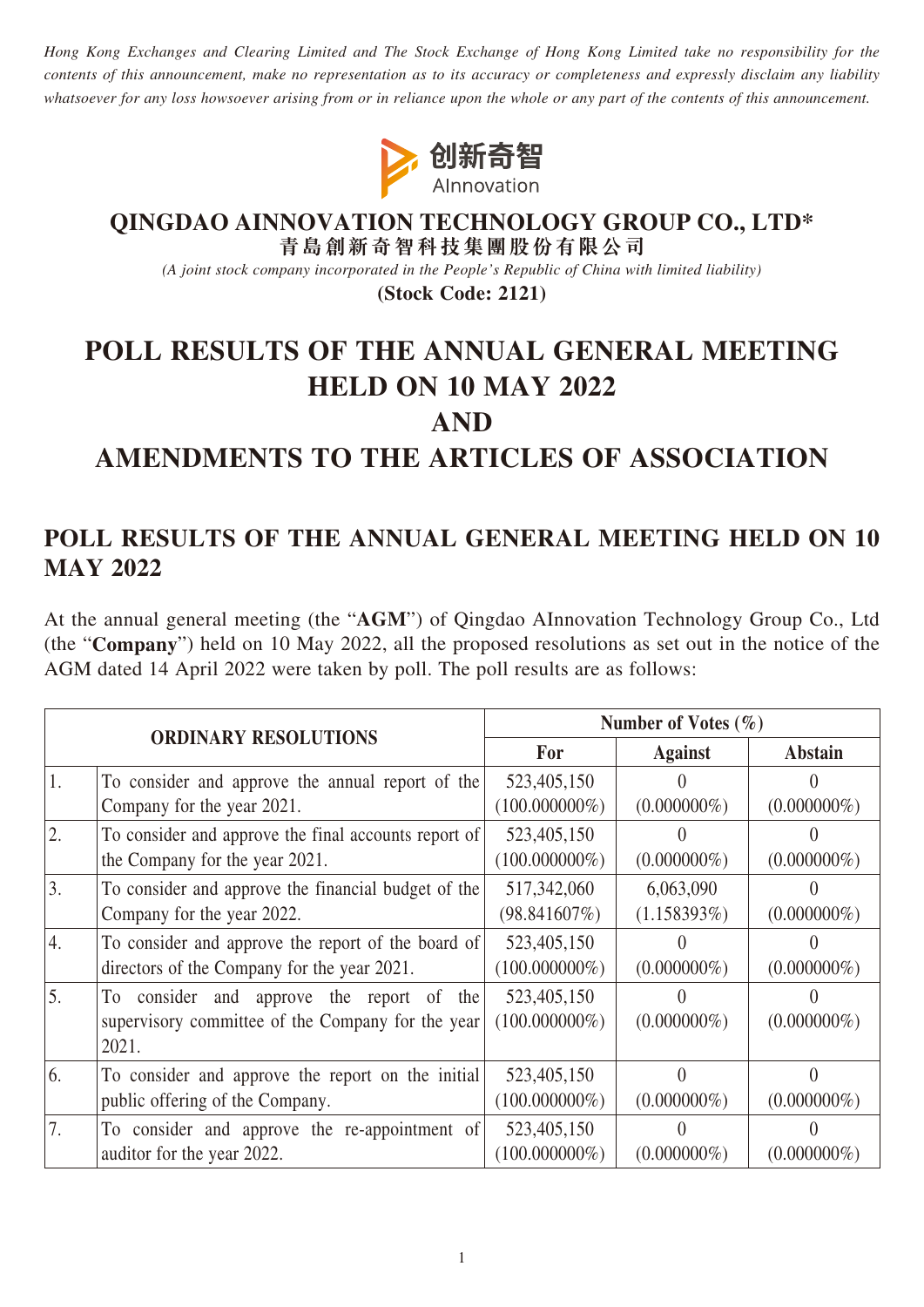|    |                                                                                                                                                                                                                                                                                                                                                                                                                                                                                                                                                                                                                                                                                                                | Number of Votes $(\% )$         |                                    |                            |
|----|----------------------------------------------------------------------------------------------------------------------------------------------------------------------------------------------------------------------------------------------------------------------------------------------------------------------------------------------------------------------------------------------------------------------------------------------------------------------------------------------------------------------------------------------------------------------------------------------------------------------------------------------------------------------------------------------------------------|---------------------------------|------------------------------------|----------------------------|
|    | <b>SPECIAL RESOLUTIONS</b>                                                                                                                                                                                                                                                                                                                                                                                                                                                                                                                                                                                                                                                                                     | For                             | <b>Against</b>                     | <b>Abstain</b>             |
| 8. | To consider and approve the proposed amendments<br>the Articles of Association of Qingdao<br>to<br>AInnovation Technology Group Co., Ltd.                                                                                                                                                                                                                                                                                                                                                                                                                                                                                                                                                                      | 523,405,150<br>$(100.000000\%)$ | $\left( \right)$<br>$(0.000000\%)$ | $\theta$<br>$(0.000000\%)$ |
| 9. | To consider and approve the proposed granting of<br>general mandate to the board of directors of the<br>Company to repurchase shares:                                                                                                                                                                                                                                                                                                                                                                                                                                                                                                                                                                          | 523,405,150<br>$(100.000000\%)$ | $\overline{0}$<br>$(0.000000\%)$   | $\theta$<br>$(0.000000\%)$ |
|    | subject to compliance with the prevailing<br>(a)<br>requirements of the Rules Governing the<br>Listing of Securities on The Stock Exchange of<br>Hong Kong Limited and paragraph (b) below,<br>a general mandate be and is hereby generally<br>and unconditionally given to the directors of<br>the Company to exercise during the Relevant<br>Period (as defined below) all the powers of the<br>Company to repurchase its shares in accordance<br>with all applicable laws, rules and regulations;<br>the total number of shares of the Company<br>(b)<br>to be repurchased pursuant to the mandate in<br>paragraph (a) above shall not exceed 10% of the<br>total number of issued shares of the Company as |                                 |                                    |                            |
|    | at the date of passing of this resolution; and<br>for the purposes of this resolution:<br>(c)                                                                                                                                                                                                                                                                                                                                                                                                                                                                                                                                                                                                                  |                                 |                                    |                            |
|    | "Relevant Period" means the period from the<br>passing of this resolution until whichever is the<br>earliest of:                                                                                                                                                                                                                                                                                                                                                                                                                                                                                                                                                                                               |                                 |                                    |                            |
|    | at the end of the 2022 annual general<br>(i)<br>meeting of the Company; or                                                                                                                                                                                                                                                                                                                                                                                                                                                                                                                                                                                                                                     |                                 |                                    |                            |
|    | (ii) the date on which the special resolution<br>the general<br>meeting<br>passed<br>at<br>of<br>shareholders withdraws or amends the<br>mandate mentioned in this proposal.                                                                                                                                                                                                                                                                                                                                                                                                                                                                                                                                   |                                 |                                    |                            |